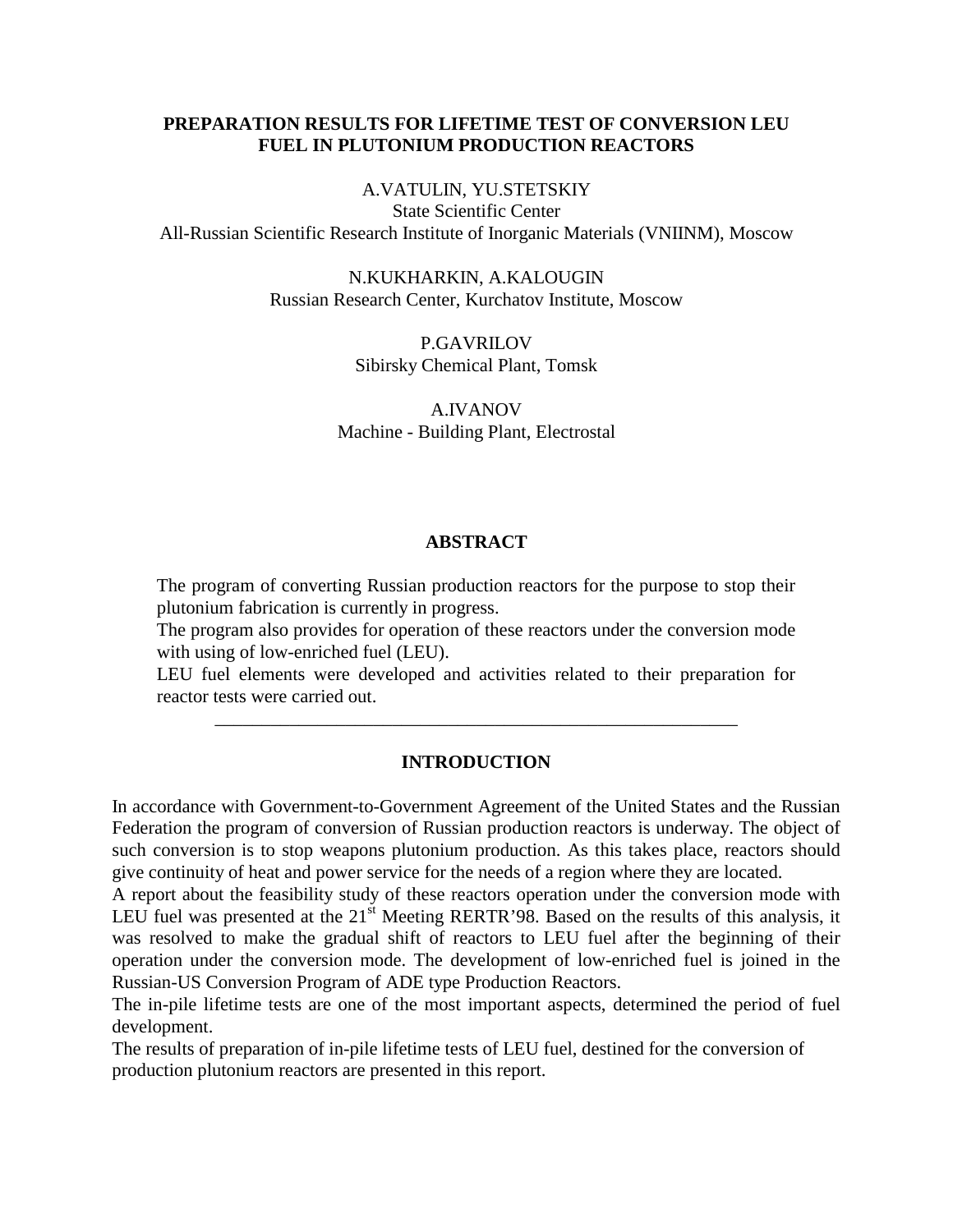### **RESULTS**

It is supposed that the lifetime tests will be carried out in two standard channels of a production reactor core during its standard operation. Neutron-physical and heat-hydraulic calculations were performed for lifetime tests substantiation.

The following issues have been considered in calculations: the influence of LEU channels location on the nuclear pile reactivity margin, energy release in adjacent fuel channels, energy release in the experimental channels and their thermal-hydraulic characteristics. Fuel element design parameters have been specified, in particular, U-235 content of the fuel element. A comparison of LEU (1) and HEU (2) loading versions were performed during the calculations (see Table 1).

| N <sub>2</sub> | Parameter                                            | Measur.             | Modes        |                |
|----------------|------------------------------------------------------|---------------------|--------------|----------------|
|                |                                                      | Units               | $\mathbf{1}$ | $\overline{2}$ |
| $\mathbf{1}$   | Average power of the adjacent plateau channels<br>kW |                     | 850          | 850            |
| $\overline{2}$ | Power of an experimental channel<br>kW               |                     | 810          | 810            |
| 3              | Maximum power of a fuel element                      | kW                  | 21.6         | 21.6           |
| $\overline{4}$ | Coolant flow rate                                    | $\frac{1}{2}$ hour  | 7.15         | 6.35           |
| 5              | Coolant temperature                                  | ${}^{\circ}C$       |              |                |
|                | - inlet                                              |                     | 90           | 90             |
|                | - outlet                                             |                     | 188          | 200            |
| 6              | Maximum temperature of a fuel element                | $^{\rm o}\!{\rm C}$ | 280          | 291            |
| $\overline{7}$ | Maximum temperature of a fuel cladding               | $\overline{C}$      |              |                |
|                | - side surface                                       |                     | 199/207      | 211/215        |
|                | - fuel element juncture                              |                     | 224          | 238            |
|                | - fuel element curving                               |                     | 203          | 216            |
| 8              | Surface boiling margin                               | ${}^{0}C$           |              |                |
|                | - side surface                                       |                     | 30           | 16             |
|                | - fuel element curving                               |                     | 26           | 12             |
| 9              | Volume boiling temperature margin                    | $\rm ^{o}C$         | 29           | 17             |
|                | (at the outlet group header)                         |                     |              |                |
| 10             | Coolant velocity                                     | m/sec               | 8.7          | 7.8            |
|                | (maximum at the channel height)                      |                     |              |                |
| 11             | Pressure drop                                        | MPa                 |              |                |
|                | - at the core                                        |                     | 1.22         | 1.33           |
|                | - at support "pillow"                                |                     | 0.23         | 0.17           |
|                | - at the region of upper aluminum rods               |                     | 0.04         | 0.03           |
|                | - at the inlet and outlet regions                    |                     | 0.17         | 0.13           |
| 12             | Channel pressure                                     | MPa                 |              |                |
|                | - Inlet experimental                                 |                     | 3.87         | 3.87           |
|                | - Inlet calculational                                |                     | 3.87         | 3.87           |
|                | - Outlet experimental                                |                     | 2.21         | 2.21           |
| 13             | Coolant velocity at the region of support "pillow"   | m/sec               | 6.1          | 5.5            |

Table 1. The Results of Thermal Hydraulic Calculations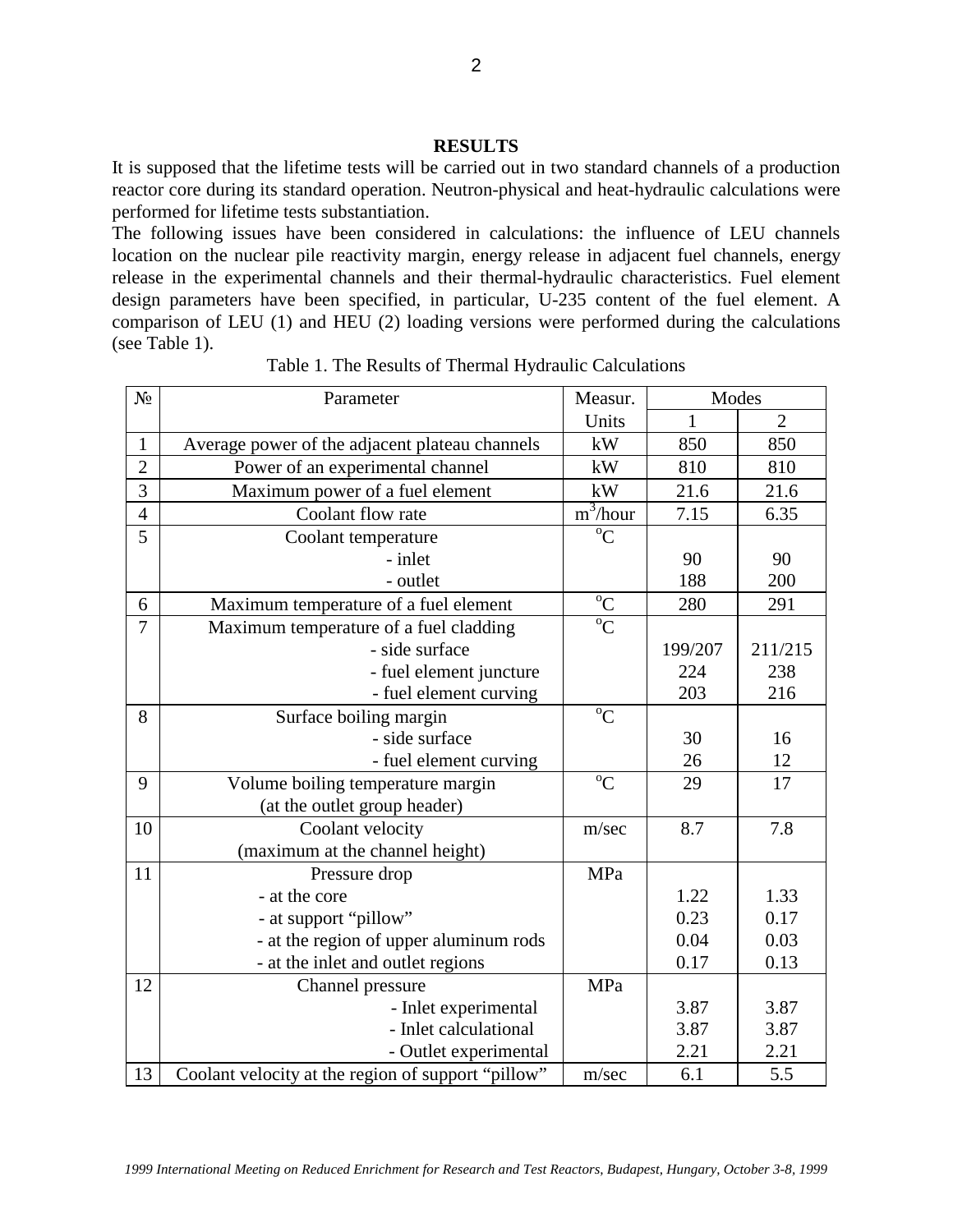The calculated neutron-physical and thermal hydraulic parameters verify the possibility for tests in the standard technological pile channels in conformity with the given parameters and safety requirements.

Based on the neutron-physical and thermal hydraulic calculations the requirements for the LEU fuel element were developed. The technical requirements include the determination of the basic fuel element design parameters and its operation conditions.

A fuel element design has been developed in accordance with the technical requirements (Fig. 1). A fuel element consists of dispersed-type meat with uranium dioxide fuel of 19.7±3% enrichment (U-235) distributed in an aluminum matrix. Mass of U-235 in the fuel element is equal 18.0 g. The material of fuel element cladding is B1T aluminum alloy.

General service conditions for the fuel element are:

|           | • Maximum power of a fuel element, kW           | $-25;$      |
|-----------|-------------------------------------------------|-------------|
|           | • Coolant pressure (excess):                    |             |
|           | inlet pressure, no more than, MP                | $-4.2$ ;    |
|           | outlet pressure, MP                             | $-2.1-2.3;$ |
| $\bullet$ | Maximum allowed technical channel velocity, m/s | $-8.8;$     |

• Fluence of damage-cause neutrons E>0.2 MeV at the end of campaign in the maximum load zone,  $N/cm^2 - 1.3x10^{21}$ .

Limiting operating conditions for the fuel element are:

- Fuel temperature,  ${}^{0}C$  $-450$ ;
- Side cladding temperature,  ${}^{0}C 250$ ;
- Frontal cladding temperature,  ${}^{0}C 300$ .

Two versions of fabricating process have been used to produce experimental fuel elements. The first version is a technology which being used for manufacturing the DAV-90 type fuel elements for production reactors. This technology includes the process of rod extrusion from  $UO<sub>2</sub>$ -Al composition and further fabrication of fuel element meats from this rod (Table 2).

Replacing HEU with LEU results in the increase of the volume fraction of  $UO<sub>2</sub>$  in the fuel element meat, and thus lowers its plastic characteristics. However, this technology may be applied for fuel elements manufacturing upon optimization of the technological parameters. As since it is supposed to arrange the industrial production of LEU fuel elements with high throughput, the second manufacturing version has been developed. It excludes the hot extrusion process (Table 3).

The new technology has a series of advantages. The wastes containing the uranium is being considerably reduced (15%). These wastes usually should be reprocessed and returned to the head of the technological process. Mechanical and chemical treatments of meat are not required. This technology makes possible to do away with expensive heavy press equipment. The new technology provides the higher quality of a meat and, in particular guarantees higher U-235 loading in a fuel element.

The in-pile lifetime tests of DAV-20K type fuel elements are proposed to be carried out in ADE-4 or ADE-5 types production reactors under the existing operation conditions. The test fuel elements should be operated in two separate channels, located among the standard channels.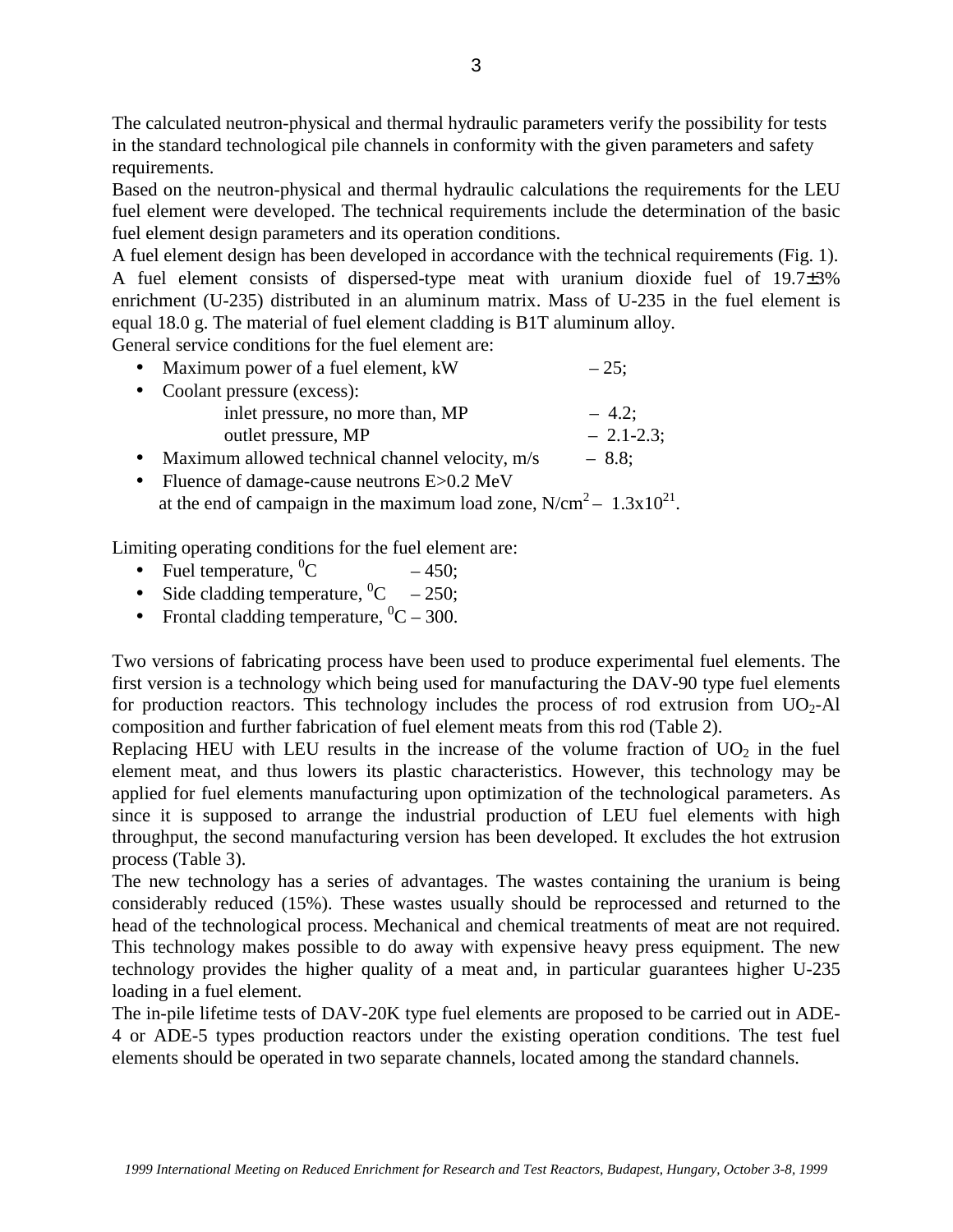# Table 2. Manufacturing of Cores and Fuel Elements Extrusion Technology (Option-1)

# *INITIAL MATERIALS*: Uranium dioxide with enrichment of 90 % Aluminum powder PA-4 on GOST 6058-73

| $N_2$          | Operations                                      | Process Characteristic                                                                                       | Equipment                                                                                    |
|----------------|-------------------------------------------------|--------------------------------------------------------------------------------------------------------------|----------------------------------------------------------------------------------------------|
| 1              | Weighing of components                          | Weighing of uranium dioxide and<br>aluminum powders according to<br>technical standard                       | Balance up to 5 kgs                                                                          |
| $\overline{2}$ | Mixing of initial components                    | Mixing of uranium dioxide and<br>aluminum powder with the additive of<br>bonding substance                   | Blade or cone mixer                                                                          |
| 3              | Cold pressing                                   | Forming of billets                                                                                           | Press by effort of 250<br>tons                                                               |
| 4              | Sintering and degassing of<br>billets           | Removal of bonding substance and<br>sintering in vacuum                                                      | Drying case, vacuum<br>furnace                                                               |
| 5              | Hot calibration of billets                      | Densification of billets at temperature<br>up to non-porous state                                            | Hydraulic press with<br>effort of 500 t                                                      |
| 6              | Hot extrusion of rod                            | Manufacture of semi-finished meat                                                                            | Hydraulic press with<br>effort of 500 t                                                      |
| $\overline{7}$ | Machining of rod                                | Cutting of rod on meats                                                                                      | The turning machine<br>tool                                                                  |
| 8              | Chemical processing of meats                    | Etching in an alkaline solution,<br>washing in cold and hot waters,<br>processing in a solution of an acid   | <b>Baths for chemical</b><br>processing                                                      |
| 9              | Meat's degassing                                | Degassing of meats at temperature in<br>vacuum                                                               | The vacuum furnace                                                                           |
| 10             | Assembly of fuel element and<br>its calibration | The meat is inserted into cladding cup,<br>calibrated with a required degree of<br>deformation               | Hydraulic press with<br>effort of 25 t                                                       |
| 11             | Degassing of assembly                           | Vacuum degassing at temperature                                                                              | Vacuum drying case                                                                           |
| 12             | Rolling of an open end face of<br>element       | Rolling of an open end face of element<br>by a roller                                                        | The turning machine<br>tool                                                                  |
| 13             | Gas squeezing of element                        | Heating and squeezing in autoclave                                                                           | The vertical electric<br>furnace, autoclave<br>with pressure 200 at.                         |
| 14             | Hermetic sealing of element                     | Welding of rolled end face of element                                                                        | Electron beam<br>installation                                                                |
| 15             | Chemical processing and<br>anodizing of element | Processing in a solution of $HNO3$ ,<br>washing and anodizing                                                | Etching bath and<br>equipment for<br>anodizing                                               |
| 16             | The control of element                          | Supervise the geometrical sizes,<br>adjoining of cladding to the meat,<br>quality of a surface and tightness | Measuring tool,<br>installation of the<br>ultrasonic control,<br>control of a welded<br>seam |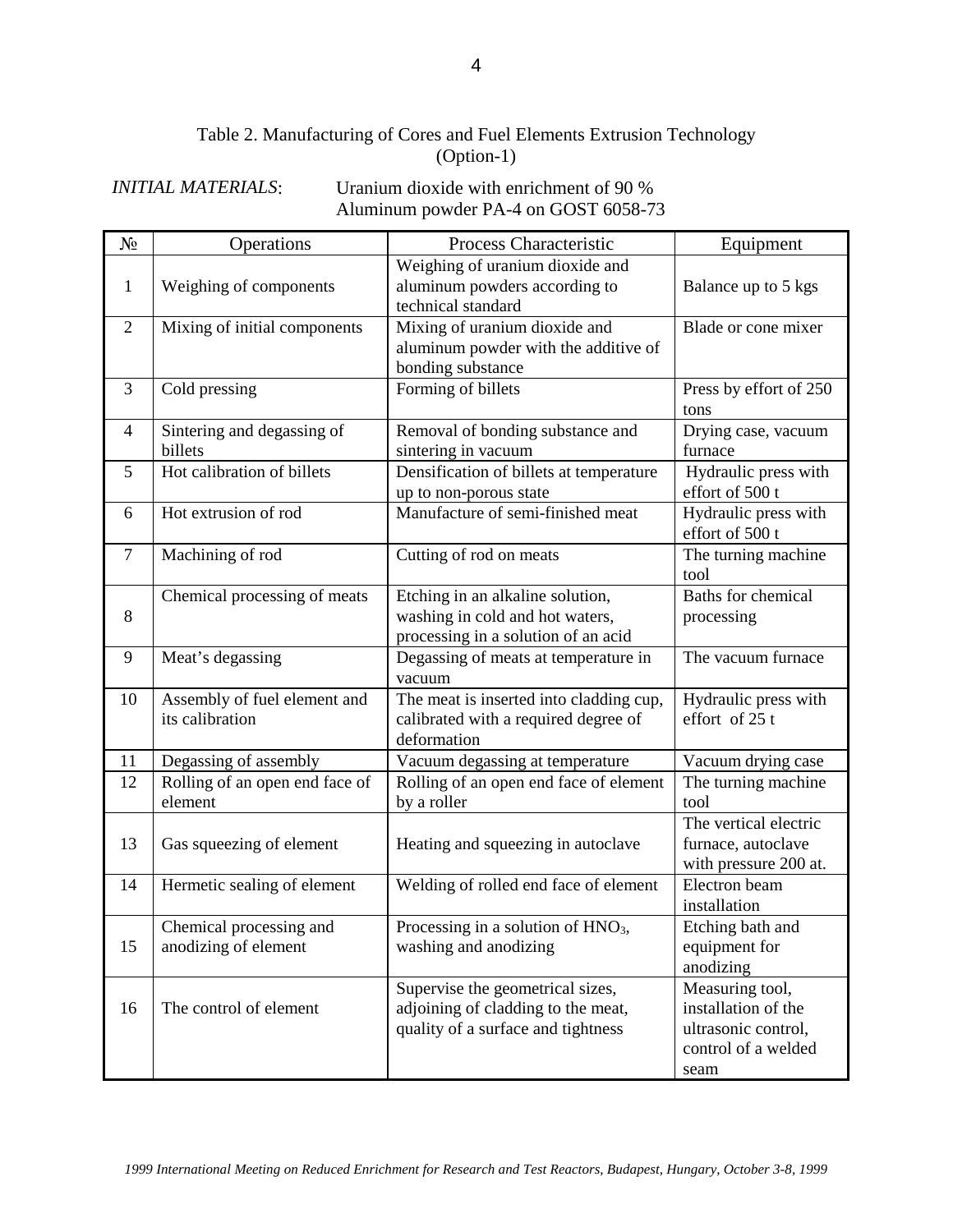Table 3. Manufacturing of Cores and Fuel Elements Extrusion-free Technology (Option-2)

*INITIAL MATERIALS*: Uranium dioxide with enrichment of 19.7 % Aluminum powder PA-4 on GOST 6058-73.

| $N_2$          | Operations                                       | Process Characteristic                                                                                       | Equipment                                                                                    |
|----------------|--------------------------------------------------|--------------------------------------------------------------------------------------------------------------|----------------------------------------------------------------------------------------------|
| $\mathbf{1}$   | Weighing of components                           | The weighing of uranium dioxide<br>and aluminum powders according<br>to technical standard                   | Balance up to 5 kgs                                                                          |
| $\overline{2}$ | Mixing of initial<br>components                  | Mixing of uranium dioxide and<br>aluminum powder with the additive<br>of bonding substance                   | The blade or cone<br>mixer                                                                   |
| 3              | Cold pressing                                    | Forming of semi-finished meat                                                                                | Press with effort of<br>50 tons                                                              |
| $\overline{4}$ | Sintering and degassing of<br>semi-finished meat | Removal of bonding substance and<br>sintering in vacuum                                                      | Drying case, vacuum<br>furnace                                                               |
| 5              | Calibration of semi-finished<br>meat             | Densification of billets up to non-<br>porous state in finished sizes                                        | Hydraulic press<br>with effort of 250 t                                                      |
| 6              | Sintering and degassing of<br>meat               | Removal of greasing and sintering<br>in vacuum                                                               | Drying case, vacuum<br>furnace                                                               |
| 7              | Assembly of fuel element<br>and its calibration  | The meat is inserted into cladding<br>cup, calibrated with a required<br>degree of deformation               | Hydraulic press with<br>effort of $25t$                                                      |
| 8              | Degassing of assembly                            | Vacuum degassing at temperature                                                                              | Vacuum drying case                                                                           |
| 9              | Rolling of an open end face<br>of element        | Rolling of an open end face of<br>element by a roller                                                        | The turning machine<br>tool                                                                  |
| 10             | Gas squeezing of element                         | Heating and squeezing in autoclave                                                                           | The vertical electric<br>furnace, autoclave<br>with pressure 200 at.                         |
| 11             | Hermetic sealing of element                      | Welding of rolled end face of<br>element                                                                     | Electron beam<br>installation                                                                |
| 12             | Chemical processing and<br>anodizing of element  | Processing in a solution of HNO <sub>3</sub> ,<br>washing and anodizing                                      | Etching bath and<br>equipment for<br>anodizing                                               |
| 13             | The control of element                           | Supervise the geometrical sizes,<br>adjoining of cladding to the meat,<br>quality of a surface and tightness | Measuring tool,<br>installation of the<br>ultrasonic control,<br>control of a welded<br>seam |